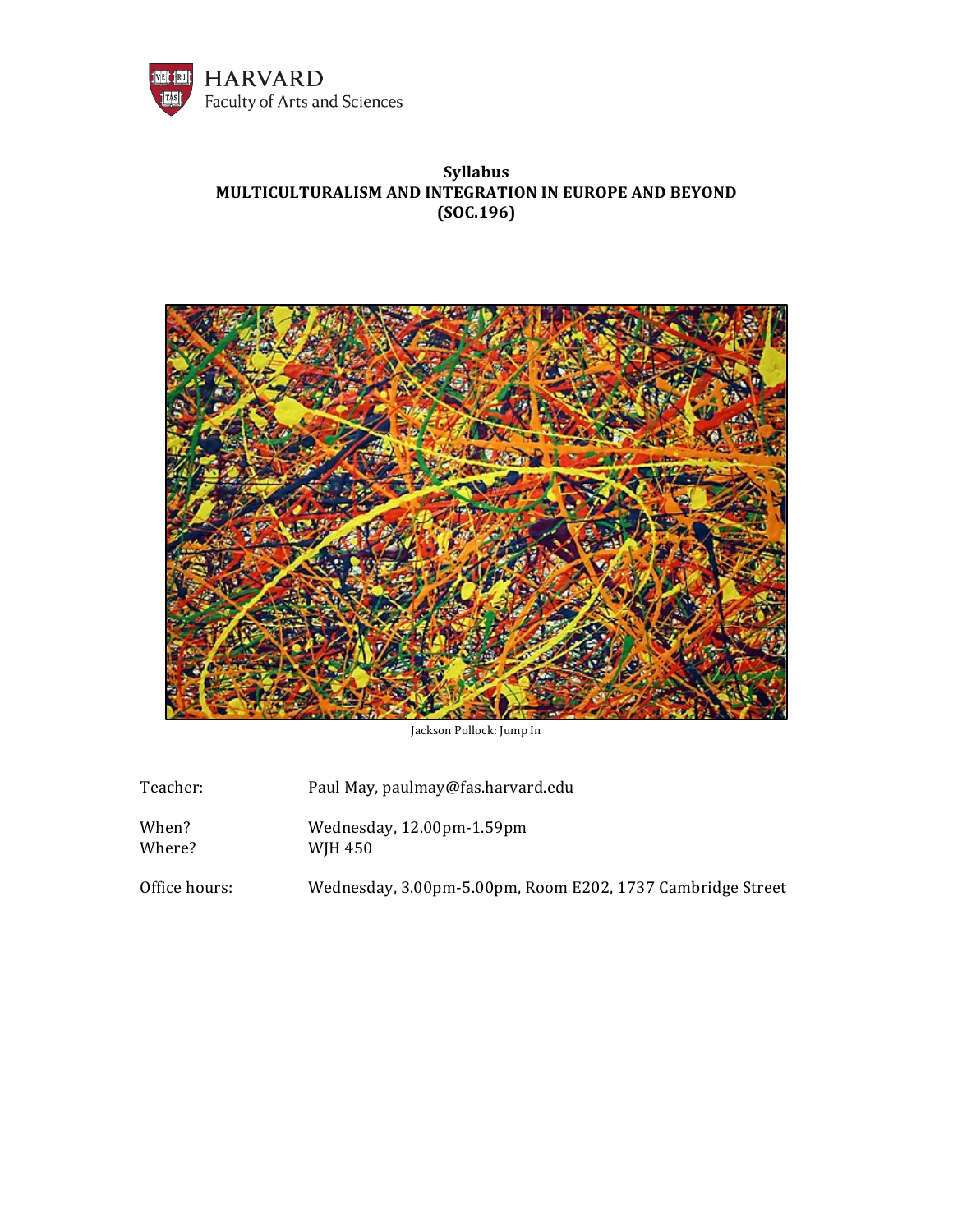#### **Course description and objectives**

The words "multiculturalism" and "integration", a prominent feature of public debates, are often used to refer to a variety of different and sometimes contradictory phenomena. Behind these concepts lies a crucial issue for the current political world: how to integrate citizens of different origins, languages and religions into a single political community? What tools do democracies use to achieve these goals? The majority of states in the world are home to "minority nations" that have a specific language or culture of their own (as is the case of Catalonia within Spain, Quebec within Canada, or Indigenous Peoples in many South American countries), or are impacted by migratory flows that increase the ethno-cultural heterogeneity of their population (in Europe, but also in South Africa, Australia, the United Arab Emirates, etc.). The rise of identity claims around the world and the increasing mobility of people make an analysis of these themes essential for anyone concerned with political matters.

The purpose of SOC.196 is to introduce students to the main topics relating to the integration of ethnic and national minorities in liberal democratic states: affirmative action policies, national models of integration, or linguistic rights in federal states, to name just those. We will analyze the practical implications of an increasingly diverse population in the context of postcolonial immigration and the rise of "minority nations" in Western countries. We will examine what "diversity" implies, and how political institutions at various levels have responded to it. To grasp the multiple aspects of these issues, the course is based on a blend of political science (weeks 8, 10, 11 for instance), political theory (weeks 2 and 3) and sociology (week 9). At the end of the semester, students will master the key concepts, and will have acquired the theoretical skills needed to make an informed judgment on these issues.

We will read texts by leading scholars who do not share the same point of view. The idea here is to be challenged by different perspectives in order to develop critical thinking. The course also utilizes case studies of various contemporary events that recently made the headlines: the Brexit referendum, indigenous movements in Australia and Canada, and controversies about free speech in Europe. It will include as primary sources newspaper reports, media coverage, citizenship tests, political posters, and statistical data. The main focus will be Western Europe, because it is a laboratory: denationalization tendencies have progressed further in Europe than anywhere else, as we can see in the evolution of the European Union, but several cases will be taken from other parts of the globe.

#### **Course Summary**

- Week 1: Introduction
- Week 2: Theories of Multiculturalism : The Liberal vs Communitarian Debate
- Week 3: Theories of Multiculturalism: Postcolonial Legacies
- Week 4: Theories of Multiculturalism: Liberalism Reconsidered
- Week 5 : The Conservative and Liberal Critiques of Multiculturalism
- Week 6: The Feminist Critique of Multiculturalism
- Week 7: National Models of Citizenship across the West
- Week 8: The Case for Multinational States: Federalism and Power-Sharing
- Week 9: Muslims in the West: Public Controversies and Institutional Arrangements
- Week 10: The debate on affirmative action policies
- Week 11: The Rise of "Populist" Parties Across the West
- Week 12: The backlash against multiculturalism
- Week 13: Wrapping up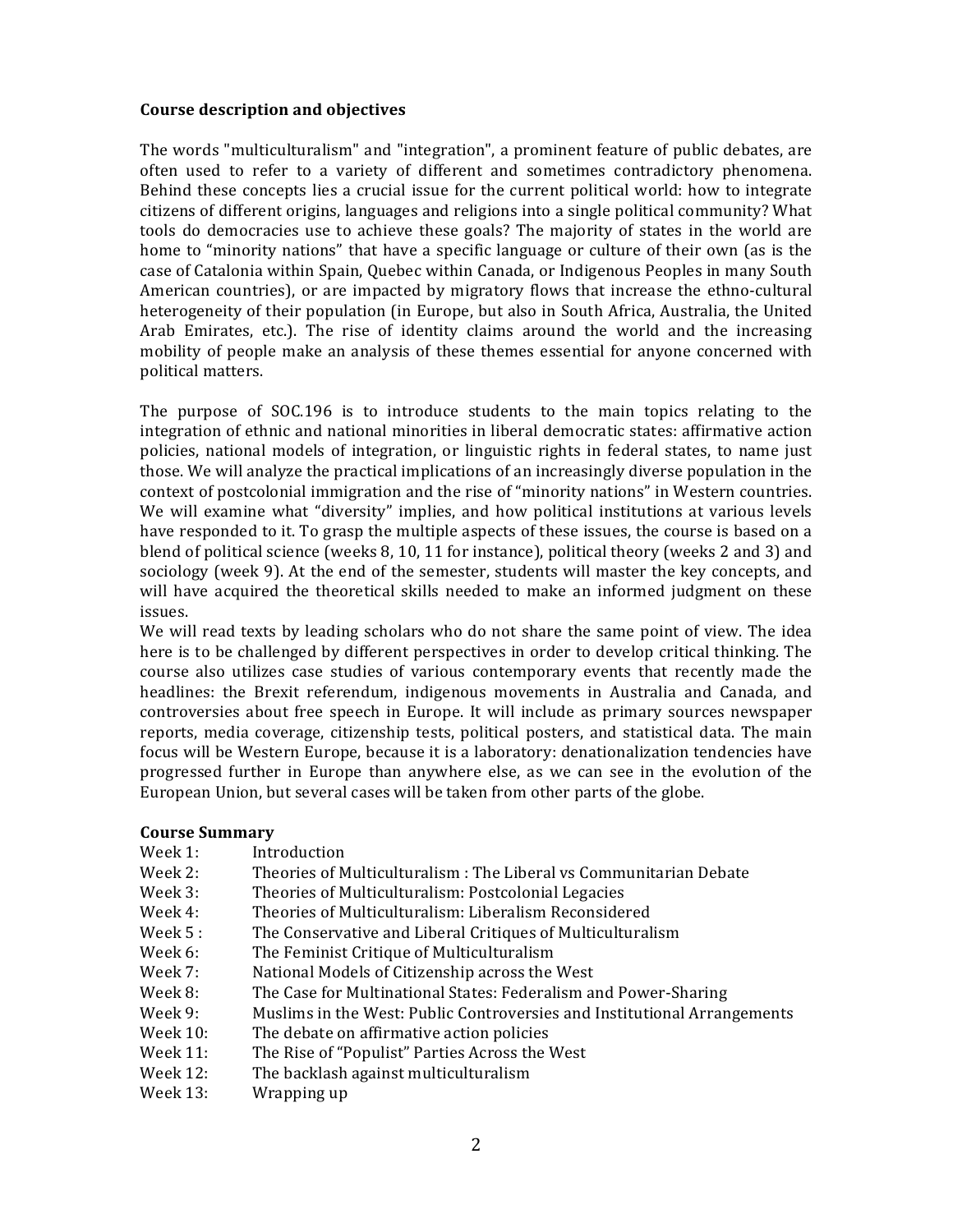### **Student evaluation**

### **Participation (20%)**

For each lecture, there are three texts. Every participant, and not just the person who is presenting, must read all the texts. Each week, one student will be required to present the day's three readings. To do so, every student will have to pick a date on the calendar and mark it on the course's website. Presentations will last 15 minutes, and will entail a short overview of each text, followed by a brief summary of the main issues raised by the texts, and a few opening questions related to the main problematic issues addressed by the authors. The goal of these presentations is to set the terms for a discussion in class, and they are crucial for the quality of the debate. 10% of the total grade is related to the individual presentation, and another 10% to general participation in class.

#### **Book reviews 1 and 2 (10% and 10%)**

Students will have to write two book reviews (10% each) from the list below. These books were written by authors defending various points of view on the subjects covered during the course (national minorities, cultural rights, religious accommodation, affirmative action...), and represent an opportunity for students to deepen their knowledge of a specific subject. Book reviews must be 1000 words in length, and include a short presentation of the author, a summary of the book, and a critical section evaluating the content: how is this work useful in understanding current issues related to multiculturalism? What are its strengths and weaknesses? This entails identifying the central points of the texts, and analyzing and evaluating them critically.

- Appiah, K. A. 2007. *The Ethic of Identity*. Princeton: Princeton University Press.
- Bloemraad, I. 2006. *Becoming a Citizen: Incorporating Immigrants and Refugees in the United States and Canada*. Berkeley: University of California Press.
- Carens, J. 2015. *The Ethics of Immigration*. Oxford: Oxford University Press.
- Joppke, C. 2017. *Is Multiculturalism Dead?: Crisis and Persistence in the Constitutional State. New-York:* Polity Press.
- Korteweg, A. and Yurdakul, G. 2014. *The Headscarf Debates: Conflicts of National Belonging*. Stanford: Stanford University Press.
- Levy, J. 2000. *The Multiculturalism of Fear*. Oxford: Oxford University Press.
- Moffitt, B. 2016. *The Global Rise of Populism: Performance, Political Style, and Representation.* Stanford: Stanford University Press.
- Orgad, L. 2016. *The Cultural Defense of Nations: A Liberal Theory of Majority Rights*. Oxford: Oxford University Press.
- Phillips, A. 2009. *Multiculturalism Without Culture*. Princeton: Princeton University Press.
- Schain, M. A. 2012. *The Politics of Immigration in France, Britain, and the United States: A Comparative Study*. London: Palgrave MacMillan.

### **Mid-term paper (30%)**

Participants must choose an author discussed in class during units 1 through 6 and use the author to analyze one specific multicultural policy. How does he/she provide useful tools for understanding one particular aspect of multiculturalism? For example, students can show how an author's approach is insufficient for understanding a specific question related to the politics of identity, or, on the contrary, demonstrate how the author provides an innovative framework for tackling a specific issue related to multiculturalism and integration. The crucial element assessed here is that the arguments must be clear and well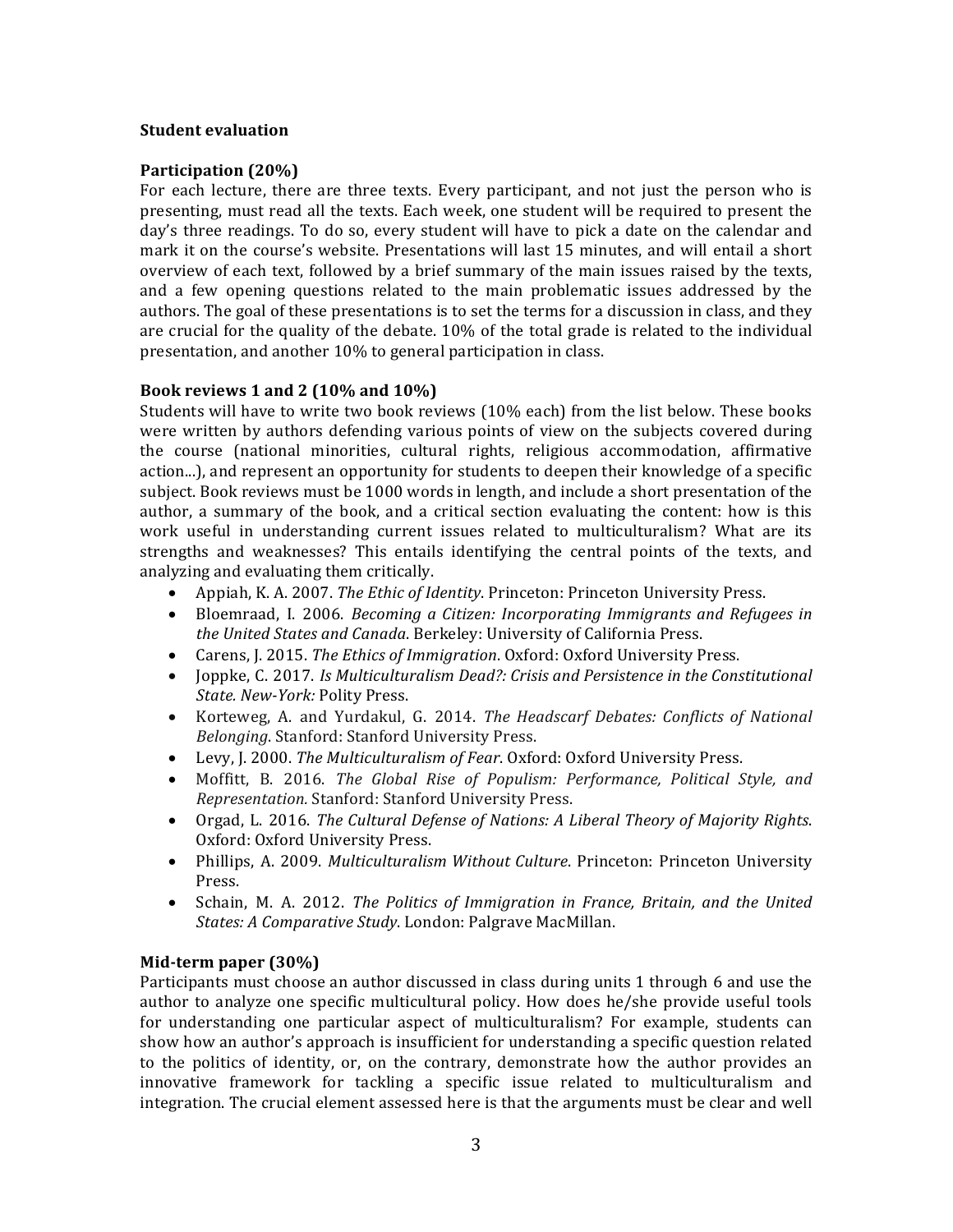considered. This assignment encourages a critical approach to the material, and allows students to look in more depth at a topic that interests them. Students have to come up with their own topic, but before starting their essay, they have to validate their choice by sending a short email explaining the outline of their research project. Papers must be 10-12 pages long (Times New Roman, font size 12, double spaced).

- Example 1: Use Will Kymlicka's framework concerning national minorities to discuss the relevance (or irrelevance) of linguistic rights for minorities in a given country.
- Example 2: Use Ayelet Shachar's framework concerning joint governance to evaluate the extent to which religious tribunals can be reconciled with liberal democracy.
- Example 3: Use Edward Said's framework concerning orientalism to analyze the controversy surrounding the burqa ban in Austria.

# **Final paper (30%)**

Students have to define a subject of their own choice that is related to one of the topics covered in the second part of the term (units 7 through 12). Papers have to integrate the literature covered in class, but should also include other authors relevant to the topic discussed. The scope of the assignment is wide-ranging. Special attention will be paid to the way the subject is problematized. The final paper can be based on an analysis of newspaper articles or the academic literature, or can study how mainstream media deal with a specific topic. Before starting their essay, however, they have to refine their choice by sending a short email explaining their research project, as it is the case for the first assignment. Papers have to be 10-12 pages long (Times New Roman, font size 12, double spaced). Examples of possible research topics could include:

- Example 1: The place of immigration during the public debate on the Brexit referendum. Explain how the topic of immigration reveals an ideological dividing line between the proponents of Brexit and their adversaries (known as "Remainers").
- Example 2: Is "populist" a relevant concept for understanding the rise of far right and far left political parties across Europe?
- Example 3: Do national differences, with their varied models of integration, play a significant role in the integration of Muslims in the West?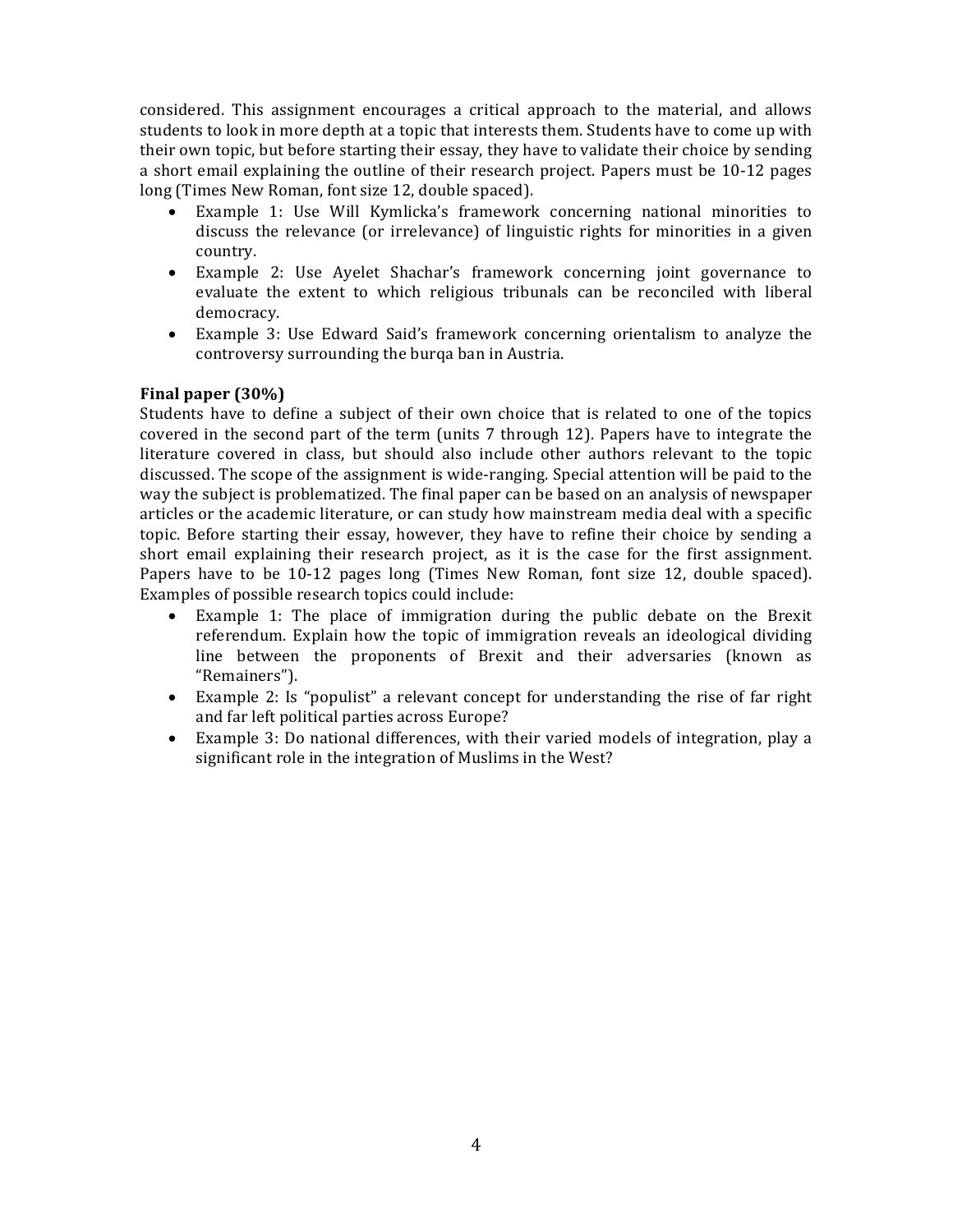| <b>Grading Policy</b>   |                                                                                                                                                                                                                                                                                                                                                                                   |                   |
|-------------------------|-----------------------------------------------------------------------------------------------------------------------------------------------------------------------------------------------------------------------------------------------------------------------------------------------------------------------------------------------------------------------------------|-------------------|
| Letter<br>Grade         | Percentage                                                                                                                                                                                                                                                                                                                                                                        | Quality<br>Points |
| $\overline{A}$          | 93-100%                                                                                                                                                                                                                                                                                                                                                                           | 4.00              |
| $\overline{A}$ -        | 90-92%                                                                                                                                                                                                                                                                                                                                                                            | 3.75              |
| $B+$                    | 87-89%                                                                                                                                                                                                                                                                                                                                                                            | 3.25              |
| $\vert$ B               | 83-86%                                                                                                                                                                                                                                                                                                                                                                            | 3.00              |
| $\overline{B}$          | 80-82%                                                                                                                                                                                                                                                                                                                                                                            | 2.75              |
| $\overline{C}$          | 77-79%                                                                                                                                                                                                                                                                                                                                                                            | 2.25              |
| $\overline{C}$          | 73-76%                                                                                                                                                                                                                                                                                                                                                                            | 2.00              |
| $\overline{\mathbb{F}}$ | $0 - 72%$                                                                                                                                                                                                                                                                                                                                                                         | 0.0               |
| <b>INC</b>              | A grade of Incomplete (INC) is awarded when satisfactory work has been<br>accomplished in the majority of the course work, but the student is<br>unable to complete course requirements as a result of circumstances<br>beyond his/her control. The student must negotiate with and receive the<br>approval of the course instructor in order to receive a grade of<br>incomplete | N/A               |
| llF                     | Received for failure to comply with contracted completion terms.                                                                                                                                                                                                                                                                                                                  | N/A               |
| W                       | Received if withdrawal occurs before the withdrawal deadline.                                                                                                                                                                                                                                                                                                                     | N/A               |
| AU                      | Audit (only permitted on space-available basis)                                                                                                                                                                                                                                                                                                                                   | N/A               |
| <b>NA</b>               | Not Attending (student appeared on roster, but never attended class.<br>Student is still responsible for tuition and fee charges unless withdrawal<br>form is submitted before deadline. NA has no effect on cumulative GPA.)                                                                                                                                                     | N/A               |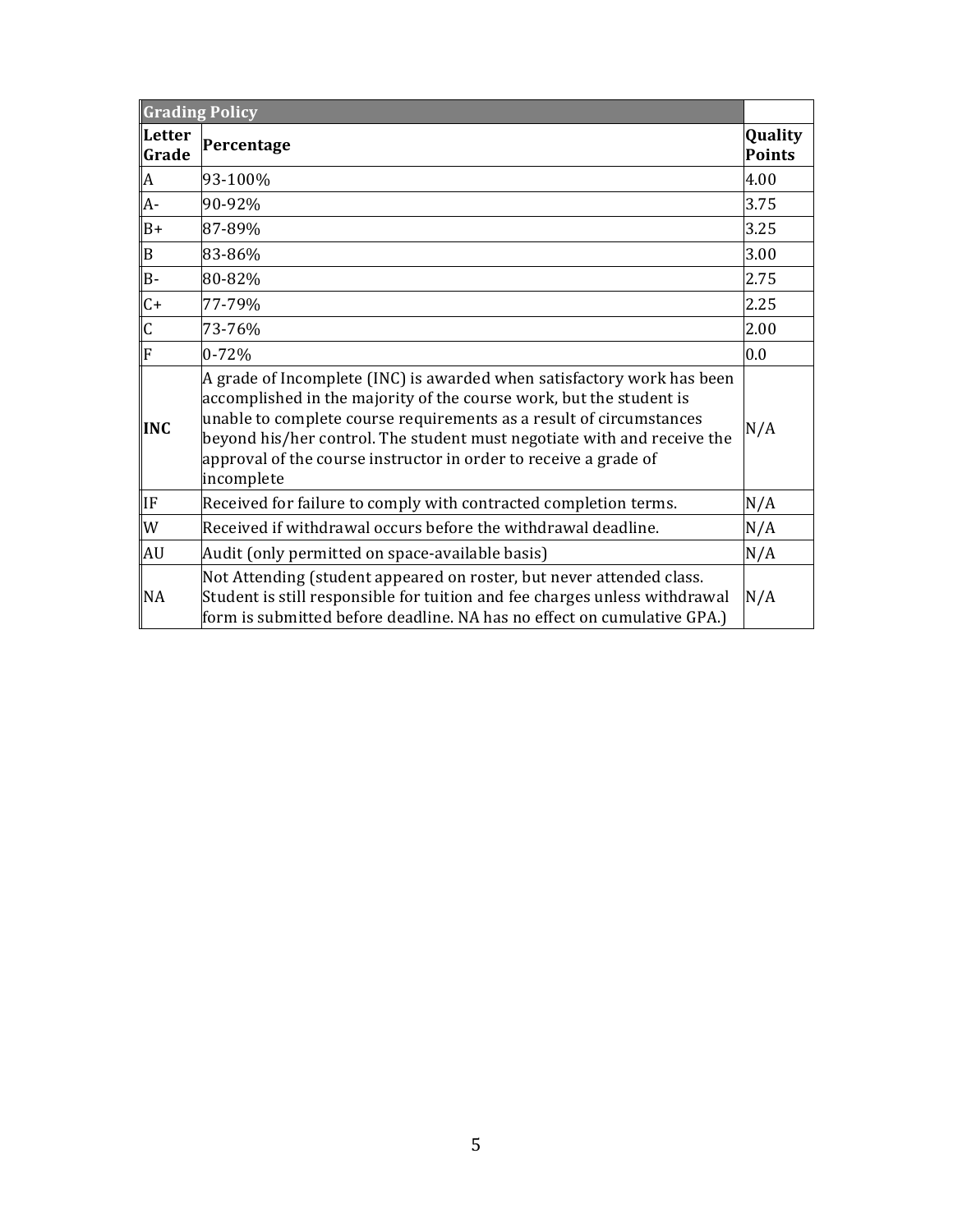### **Course schedule**

#### **Week 1 (January 24) – Introduction**

This introductory session will be divided into three parts. The first part will present the course objectives, how it is structured, and an explanation of student evaluations. The second part will present the syllabus, and will include a short description of each unit and of the topics that will be addressed. The last part will consist of a general presentation of integration and multicultural policies in Western countries. We will focus on the definition of some key terms (multiculturalism, assimilation, integration), then analyze how the topic of the course is important for understanding crucial political issues in today's world, such as globalization, the evolution of democracy, and the future of the nation-state. We will then see how the theme of integration and multiculturalism lies at the crossroads of several topical subjects (independence movements in various countries, accommodation of Islam in the West, free speech controversies), and, beyond that, why this topic will be at the forefront of political struggles in the 21st century.

• No readings

# **Week 2 (January 31) - Theories of Multiculturalism : The Liberal vs Communitarian Debate**

The debate between liberals and communitarians is a milestone in the conceptualization of multiculturalism. Since it emerged at the end of the  $17<sup>th</sup>$  century in the writings of John Locke, the liberal school of thought has emphasized the need to foster the autonomy of the individual, and to protect political liberties from the State. In 1971, John Rawls developed a new liberal theory of social justice inspired by Immanuel Kant's contractualism: "the veil of ignorance". In opposition to Rawls' individualistic vision of the self, communitarian philosophers, such as Michael Sandel and Charles Taylor, underline the social and cultural conditioning of individuals. Both authors contest three core elements of liberalism: the individualistic vision of the self, the neutrality of the liberal state, and the priority of the right over the good. This leads them to emphasize the importance of communal activities for political life and for human self-definition. Therefore, community (of language, of tradition, of religion) is an element that is legitimate to want to preserve in democratic states.

- Rawls, J. 2001. *Justice as Fairness, a Restatement*. Cambridge: Belknap Press; Part 1, Fundamental Ideas, pp. 11-38.
- Taylor, C. 1995. *Philosophical Arguments*. Cambridge: Harvard University Press; chapter 12, The Politics of Recognition, pp. 225-256.
- Sandel, M. 1998. *Liberalism and the Limits of Justice*. Cambridge: Cambridge University Press; Introduction: Liberalism and the Primacy of Justice, pp. 1-14.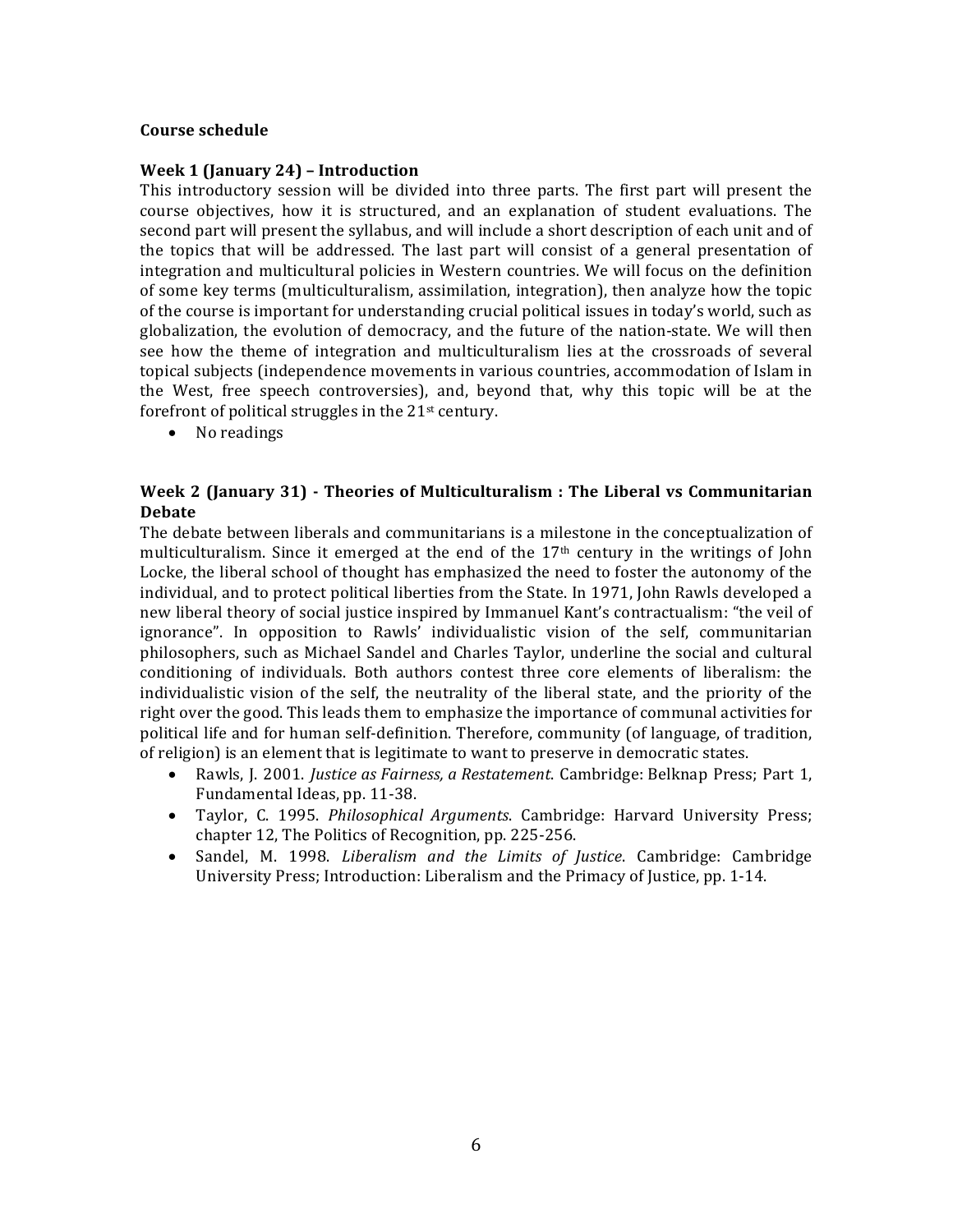#### **Week 3 (February 7) - Theories of Multiculturalism: Postcolonial Legacies**

Postcolonial theory examines the residual political, socio-economic, and psychological effects of colonial history. It also refers to how people originating from former colonies incorporate or reject the Western norms and conventions that were established by colonial powers. Therefore, it provides a variety of useful methodological tools for the analysis of power relations in the age of globalization. Paul Gilroy explores the complex relationship between postcolonial theory and multiculturalism and provides us with an overview of the most important thinkers of the postcolonial tradition. Gayatri Spivak tries to find a way of accessing the subjectivity of the "subaltern" (a word originally used by Antonio Gramsci, that is reinterpreted here to describe populations that are socially, politically, and geographically outside the hegemonic power structure of the colony). Edward Said's controversial book, *Orientalism*, uses a poststructuralist approach to show how an epistemological distinction was made between the West and perception of the Eastern world in order to justify European imperial domination.

- Gilroy, P. 2008. "Multiculturalism and Postcolonial Theory", in *The Oxford Handbook of Political Theory*. Edited by Dryzek, J.S. and Honig, B. and Phillips, A. Oxford: Oxford University Press, pp. 656-676.
- Spivak, G. 1988. "Can the Subaltern Speak?" in *Marxism and the Interpretation of Culture*. Edited by Nelson C. and Grossberg, L. University of Illinois Press, pp. 271- 313.
- Said, E. 2003. *Orientalism*. London: Penguin Classics; chapter 1: The Scope of Orientalism, pp. 31-112.

#### **Week 4 (February 14) - Theories of Multiculturalism: Liberalism Reconsidered**

In the 1990s, several authors tried to overcome the division between liberals and communitarians. Multicultural thinkers, such as Will Kymlicka, strove to reconcile the principles of liberalism with the defense of a specific cultural tradition: a proper understanding of liberalism needs to imply the collective dimension of human fulfillment. They advocate a demand for special protection under the law for certain sub-national groups, such as national minorities and Aboriginal people. From that point, a series of multicultural policies can be drawn up: linguistic, cultural, and ethnic minorities can have access to different kinds of rights in order to maintain their culture – a meaningful undertaking for them. Taking the case of Orthodox Jews in Israel and some Muslim groups in Britain, Bhikhu Parekh, Avishai Margalit and Moshe Halbertal show that the requests from religious minorities sometimes fall outside the framework of liberalism, and argue that we should accommodate them nevertheless.

- Kymlicka, W. 1996. *Multicultural Citizenship: A Liberal Theory of Minority Rights*. Oxford: Clarendon Press; chapter 2: The Politics of Multiculturalism, and chapter 3: Individual Rights and Collective Rights, pp. 10-48.
- Parekh, B. 2002. *Rethinking Multiculturalism: Cultural Diversity and Political Theory.* Cambridge: Harvard University Press; chapter 10: Politics, Religion and Free Speech, pp. 295-335.
- Margalit, A. and Halbertal, M. 1994. "Liberalism and the Rights to culture". *Social Research,* vol. 61, n. 3, pp. 491-510.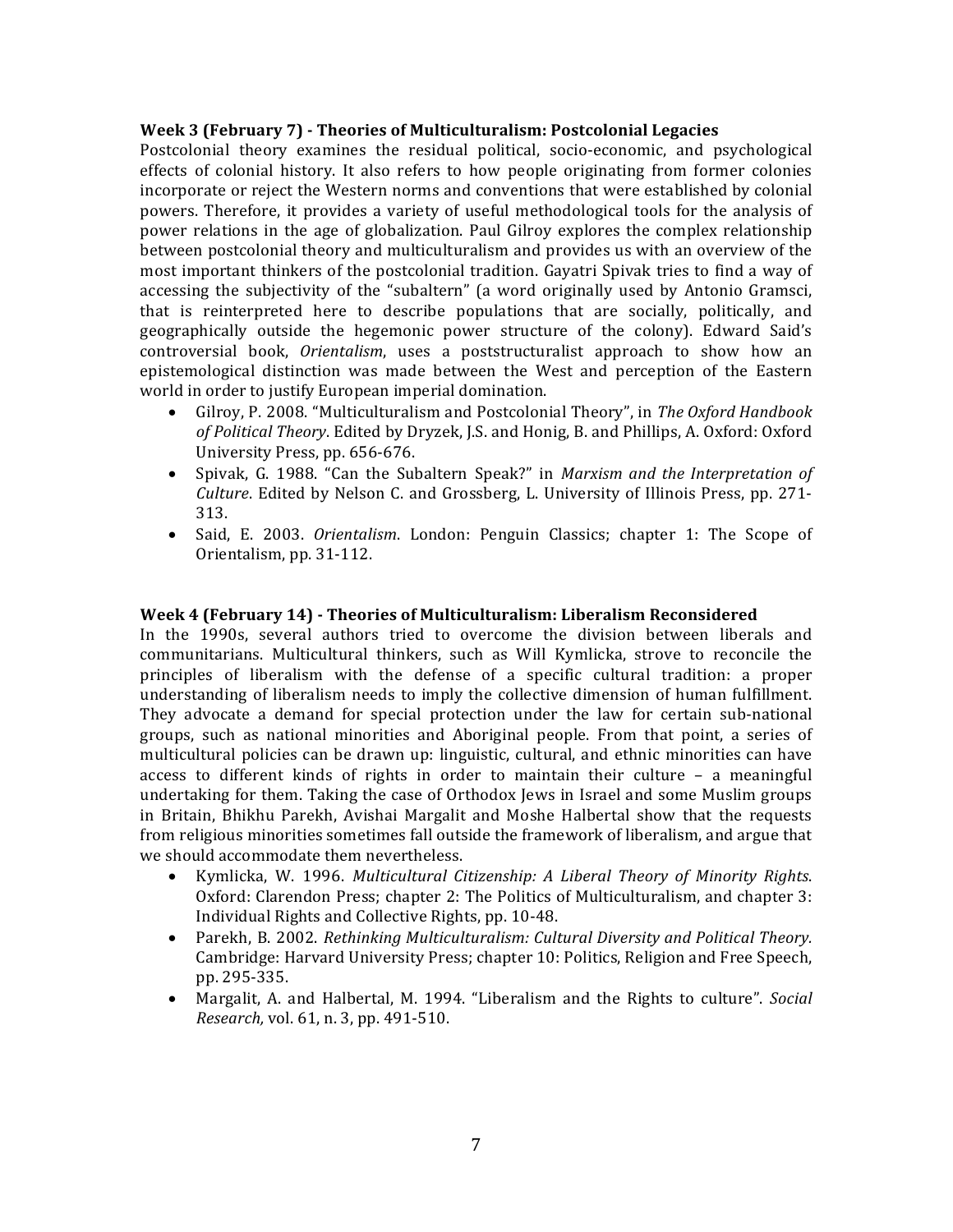#### **Week 5 (February 21) - The Conservative and Liberal Critiques of Multiculturalism**

Philosophers of multiculturalism have faced much criticism from a wide range of political horizons. In this unit, we will focus on the main attacks from the liberal left and from conservatives. Brian Barry criticizes multiculturalism in the name of the liberal egalitarian tradition of the Enlightenment. He argues that the defense of equality is incompatible with the promotion of cultural rights for specific groups: reactionary activists and politicians tend to use multicultural policies to limit the freedom of members of their cultural or ethnic group. In his famous article "Too Diverse", David Goodhart describes what he calls a "progressive dilemma": too much ethno-cultural diversity undermines social solidarity and the welfare state. Samuel Huntington, who had a major impact on public debate in the United States and abroad, asserts that the multiplication of cultures within the same State risks eroding the sense of a common political community.

- Barry, B. 2001. *Culture and Equality: An Egalitarian Critique of Multiculturalism*. Cambridge: Harvard University Press; chapter 2: The Strategy of Privatization, pp. 19-62.
- Goodhart, D. 2004. "Too Diverse? Is Britain Becoming Too Diverse to Sustain the Mutual Obligations Behind a Good Society and the Welfare State?", *Prospect Magazine*, 95, pp. 30-37.
- Huntington, S. 2005. *Who are We? The Challenges to America's National Identity*. New York: Simon & Schuster; chapter 7: Deconstructing America: The Rise of Subnational Identities, pp.141-177.

### **Week 6 (February 28) - The Feminist Critique of Multiculturalism**

Multiculturalism and feminism have a number of elements in common. The two schools of thought shed light on the role of social structures in the perpetuation of relations of domination. From this point of view, they are potential allies in the enterprise of redefining political liberalism. Yet, we will see that the theorists of multiculturalism have received strong criticism from some fringes of the feminist movement. Susan Moller Okin argues that there is tension between the commitment to gender equity and the multicultural tendency to accommodate the customs of cultural and religious minorities. Communities that might benefit from multicultural policies sometimes have a conservative stance on gender roles. To overcome this issue and to respond to Okin's concerns, Ayelet Shachar suggests implementing "joint governance" between minority groups and the State. For their part, Moira Dustin and Anne Phillips focus on the role of women's activism, and a greater willingness on the part of government to draw groups into consultation to overcome this issue. The reliability of these two solutions will be debated in class.

- Okin, S. 1999. *Is Multiculturalism Bad for Women?* Princeton: Princeton University Press; part 1, pp. 7-24.
- Shachar, A. 2001. *Multicultural Jurisdiction and Women's Rights*. Cambridge University Press; chapter 6: Transformative accommodation: utilizing external protections to reduce internal restrictions, pp. 117-145.
- Dustin, Moira and Phillips, Anne. 2008. "Whose Agenda Is It? Abuses of Women and Abuses of Culture in Britain". *Ethnicities*, vol. 8, n. 3, pp. 405-424.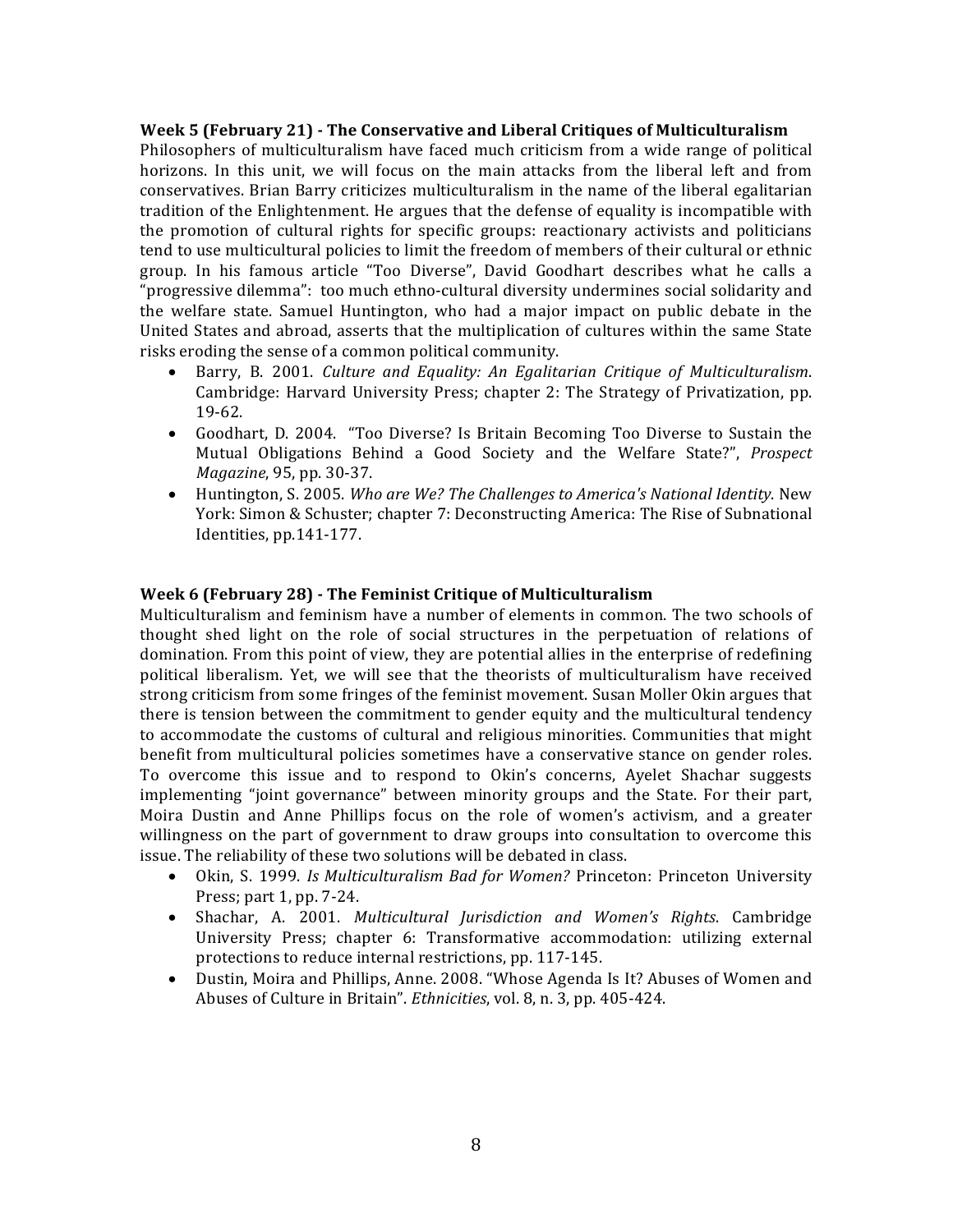# **Week 7 (March 7) - National Models of Citizenship across the West**

Citizenship and immigrant integration policies in Western countries are shaped by distinctive national integration models. Although the importance of the national framework has decreased owing to European integration and globalization, national models of immigrant integration are still relevant today. In his famous book about citizenship and nationhood, Rogers Brubaker explores the differences between the German and the French models of citizenship, often presented as the opposite archetypes of "ethnic nationalism" and "civic nationalism". Analyzing the evolution of access to citizenship in several countries, Marc Morjé Howard shows that various international and domestic pressures have led to liberalization in a number of countries, which leads him to discuss the relationship between democratic processes and liberal outcomes. Christophe Bertossi and Jan Willem Duyvendak question the relevance of national integration models in the academic literature, and show elements of convergence between different European countries.

- Brubaker, Rogers. 1992. *Citizenship and Nationhood in France and Germany*. Cambridge: Harvard University Press; introduction, pp. 1-34 and conclusion, pp. 179-190.
- Howard, M. 2006. "Comparative Citizenship: An Agenda for Cross-National Research". *Perspectives on Politics*, vol. 4, n. 3, pp. 443-455.
- Bertossi, C. and Duyvendak, J. W. 2012. "National Models of Immigrant Integration: The Costs for Comparative Research". *Comparative European Politics*, vol. 10, n.3, pp. 237-247.

# **Book Review # 1 (10%) - DUE WEDNESDAY MARCH 7 AT 5:00PM**

# **March 14: No class (Spring recess)**

# **Week 8 (March 21) - The Case for Multinational States: Federalism and Power-Sharing**

Several federal and multinational states have restructured themselves to accommodate significant sub-state nationalist movements, usually through some form of territorial devolution, "consociational", or power-sharing. Will Kymlicka fleshes out the conditions under which we can articulate a common citizenship in multination states with the recognition of sub-state national groups. Taking different examples (Canada, Quebec, Belgium, Switzerland…) he shows that his theoretical framework plays out differently according to the national context and has therefore to be adapted to empirical realities. The second part of this unit will be devoted to the analysis of two cases studies. In the first one, Ferran Requejo examines the democratic accommodation of national pluralism in the case of Spain, and how the current framework is subject to a tug of war between the central government and autonomous regions. In the second case study, we will discuss James Anaya's argument that contemporary forms of federalism have been very modestly responsive to indigenous peoples' aspirations to survive as distinct communities.

- Kymlicka, W. 2011. "Multicultural Citizenship Within Multination States". *Ethnicities,* vol. 11, n. 3, pp. 281–302.
- Ferran, R. 2005. *Multinational Federalism and Value Pluralism: the Spanish Case.* London: Routledge; part 2: Multinational Democracies and Federalism, pp. 38-64.
- Anaya, J. 2004. *Indigenous Peoples in International Law*. Oxford: Oxford University Press; chapter 3: Self-Determination: A Foundational Principle, pp. 97-128.

### **Writing Assignment # 1 (30%) - DUE WEDNESDAY MARCH 21 AT 5:00PM**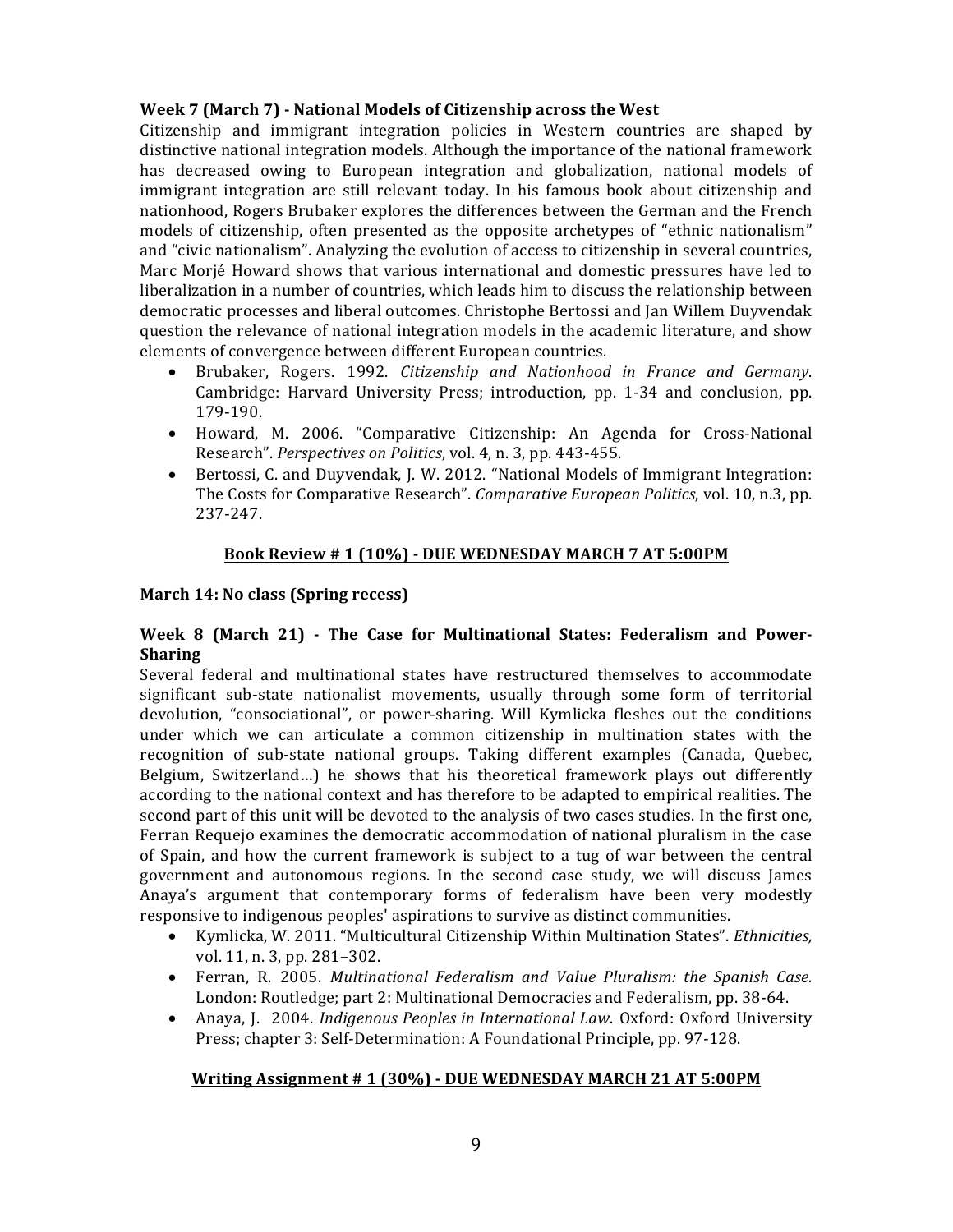# **Week 9 (March 28) - Muslims in the West: Public Controversies and Institutional Arrangements**

In this unit, we will see the extent to which the growing presence of Islam in Western societies redefines established national arrangements between religion and the secular State. Richard Alba and Nancy Foner show that in the United States, unlike Europe, immigrant religion is not a central dividing line between immigrants and long-established residents. Recent controversies concern mainly European countries and include: animal ritual slaughter, religious schools, construction of mosques, and exemption for physical education in class. Analyzing the writings of several Muslim intellectuals that are popular among European Muslim youth, Christian Joppke underlines that secularism is deeply identified with Western colonialism and dominance. Drawing on various surveys, he highlights a tension between "liberal values", on the one hand, and the conservative and traditional mindset that he diagnoses in Muslims communities across Europe, on the other. Taking an opposite stance, Tariq Modood highlights the requests for political equality, notably anti-religious discrimination, brought by Muslim activists in the UK.

- Alba, R. and Foner, N. 2015. *Stranger No More: Immigration and the Challenges of Integration in North America and Western Europe*. Princeton: Princeton University Press; chapter 6: Immigrant Religion, pp. 118-142.
- Joppke, C. 2015. *Secular State Under Siege*. Cambridge: Polity; chapter 4: Challenge to the Secular State (II): Islam in Europe, pp. 128-171.
- Modood, T. 2006. "British Muslims and the Politics of Multiculturalism", in *Muslim and Citizenship: A European Approach*. Edited Modood, T. and Triandafyllidou, A. and Zapata-Barrero, R. London: Routledge, pp. 656-676.

### **Week 10 (April 4) - The debate on affirmative action policies**

According to most scholars of multiculturalism, affirmative action is one of the key policies that defines the multicultural character of a state. Also known as reservation (in India), or positive action (in the UK), this concept refers to a range of public policies aiming at eliminating discrimination in educational and employment opportunities for members of minority groups, including those discriminated against because of their sex, race, color, or religion. Ralph Premdas set the terms of the debate from a theoretical perspective by articulating the idea of affirmative action with the concepts of social justice and equality. Taking the example of India as a case study, Thomas Sowell argues that race preference programs have not met expectations and have often produced the opposite of what was originally intended. On the contrary, Marl Long argues that affirmative action has mostly positive effects on minority students. He also evaluates the efficacy of alternative strategies, including top-percent programs, class-based affirmative action, and targeted recruiting.

- Premdas, R. 2016. "Social Justice and Affirmative Action". *Ethnic and Racial Studies*, vol 39, n. 3, pp. 449-462.
- Sowell, T. 2004. *Affirmative Action Around the World: An Empirical Study*. New Haven: Yale University Press; chapter, 1: An International Perspective, pp. 1-22, and chapter 2: Affirmative Action in India, pp. 23-54.
- Long, M. C. 2007. "Affirmative Action and Its Alternatives in Public Universities: What Do We Know?". *Public Administration Review*, vol. 67, n. 2, pp. 315-330.